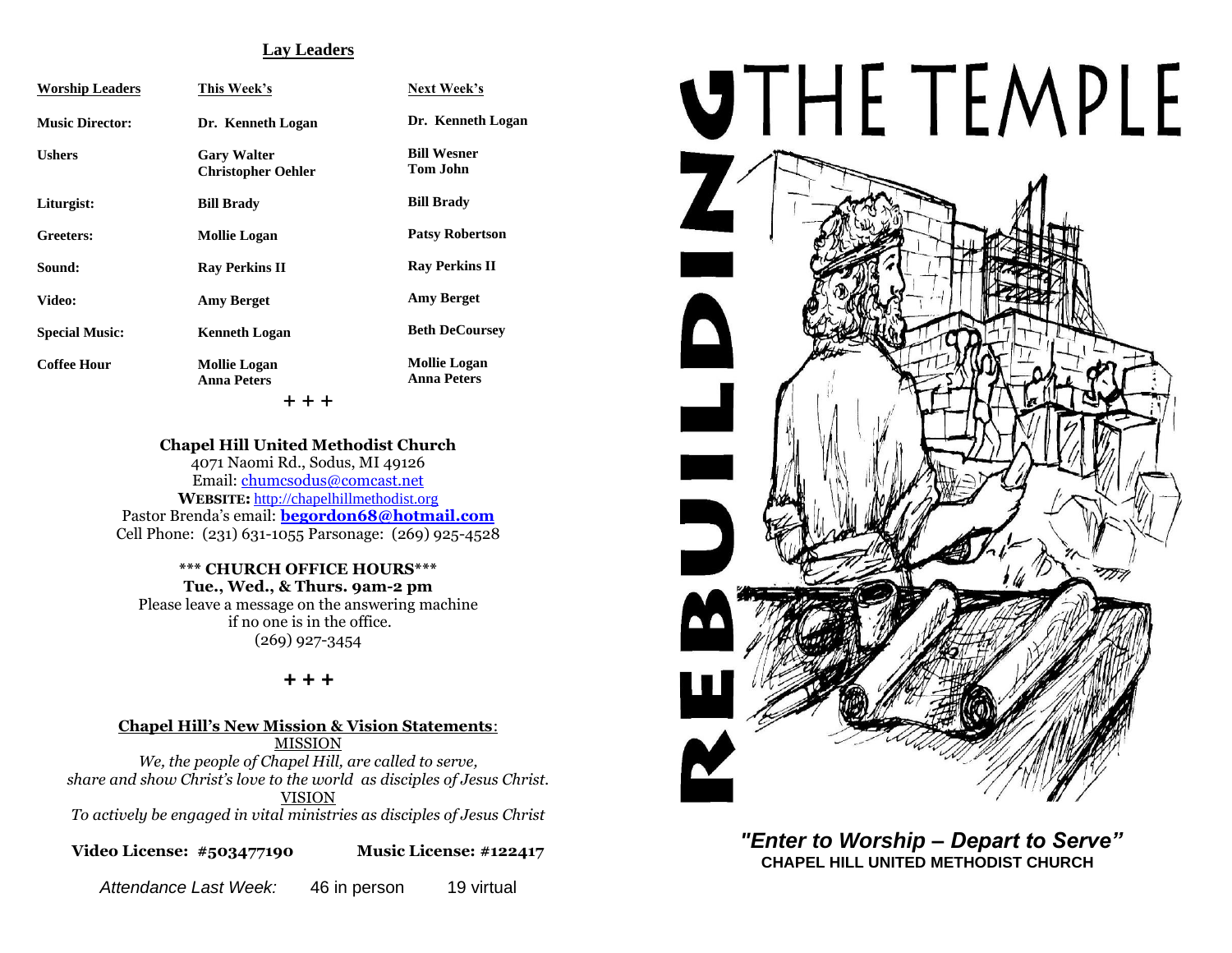# **WELCOME!**

*We are so HAPPY you are attending worship service today! Please sign the Friendship Book located in the pews.*

| August 15, 2021, 10:30 AM<br>All of Us Ministers<br>Pastor Brenda Gordon                   |                                                                |  |                      |  |
|--------------------------------------------------------------------------------------------|----------------------------------------------------------------|--|----------------------|--|
| <b>Personal Prayer Request</b>                                                             |                                                                |  | Pastor Brenda Gordon |  |
| <b>Welcome and Announcements</b>                                                           |                                                                |  | <b>Bill Brady</b>    |  |
| *Prelude & Bringing in the Light<br>Kenneth Logan<br>"Lead On, o King Eternal" Henry Smart |                                                                |  |                      |  |
|                                                                                            | *Opening Hymn "O For a Thousand Tongues to Sing"               |  | <b>UMH 57</b>        |  |
| Sharing our Joys & Concerns                                                                |                                                                |  | Pastor Brenda Gordon |  |
| Prayer                                                                                     |                                                                |  | Pastor Brenda Gordon |  |
| The Lord's Prayer                                                                          |                                                                |  | in Unison            |  |
| <b>Special Music</b>                                                                       |                                                                |  | Kenneth Logan        |  |
| *Hymn                                                                                      | "I Love to Tell the Story"                                     |  | <b>UMH 156</b>       |  |
| Scripture                                                                                  | Nehemiah 2:17-18                                               |  | <b>Bill Brady</b>    |  |
| Sermon                                                                                     | "Time to Talk"                                                 |  | Pastor Brenda Gordon |  |
|                                                                                            | Offertory "Lead M, Lord" Samuel Sabastian Wesley Kenneth Logan |  |                      |  |
| *Receiving of Tithes & Offertory Prayer                                                    |                                                                |  |                      |  |
| *Doxology                                                                                  |                                                                |  | <b>UMH 95</b>        |  |
| *Hymn                                                                                      | "We've a Story to Tell to the Nations"                         |  | <b>UMH 569</b>       |  |
| *Benediction                                                                               |                                                                |  | Pastor Brenda Gordon |  |
| Postlude                                                                                   | "Bless the Lord, O My Soul" Charles Wood                       |  | Kenneth Logan        |  |

+ + + **UMH = UNITED METHODIST HYMNAL (BLUE) TFWS= THE FAITH WE SING (BLACK) WORSHIP & SONG (ON SCREEN) HFG (Brown) Hymns for the Family of God**

\*Please stand if comfortably able.

# **FAMILY CARES & CONCERNS WEEKLY PRAYER LIST:**

Linda Bennett and Family; Family of Kashton Johnson (Doris Moore's great, great, grandson); Karen Grostick; Clif Nelson & Cyndi Smith on the death of Clif's sister Merita Westerhoven; Tyler Shindeldecker; Myron & Maudy Williams; Family of George Herder; Nathan Lambrecht; Louise Grosse; Elva & Vern Fisher; Ruth Shuler; Michelle Dibbet; Judy Walter; Delores Rogalski (Wally Bennett's cousin); George & Virginia Skibbe.

### **KEEP IN OUR PRAYERS:**

Lily Mullen; Liz Burkhard; Betty Arnt; Barb Johns; Helen Case; Don & Norma Goldner; Ed McKenzie; Graydon Pope; Beth & Mike DeCoursey; Isaac Weir; Doris Moore; Lillian Ferguson; Bill Teichman; Calvin Prillwitz; COVID 19; Charlie Cantrell and Family; Dave & Sharon Henderson; Sandra Starnes; Bonnie Saurbier; Sandy Young; Jean Rakauski, Mary Betz, United States Military and their families, The United Methodist Church; Our Government; victims of violence; individuals and families of those with addictions; people with special needs and those with mental health issues and their families.

**FOR PRAYER CHAIN REQUESTS: PLEASE CONTACT THE OFFICE DURING OFFICE HOURS, OR PASTOR BRENDA AT THE PARSONAGE.**

# **+ + +**

# **General Conference Prayer Time**

Through August, consider focusing your prayer time on an outcome that brings the Kingdom of God alive in the Church.

#### **Receiving Tithes**

We appreciate your gifts in the offering plate as they are passed, by mail, or online.

#### ANNOUNCEMENTS

**Let's go to Bethlehem for Christmas**--virtually. Each chapter read in the Bible counts as one mile. Turn in your name and chapters read in designated container at church, or by phone or e-mail at church office. Miles to Bethlehem as of 8/8/21 939 miles. We are 180 miles over the ocean.

**GOOD NEWS CARDIO DRUMMING** – Today at 1:00 pm by the pavilion.

**SUPERBOOKS** are available through Sandy Keath for anyone interested in purchasing one. The church receives a portion of the sales.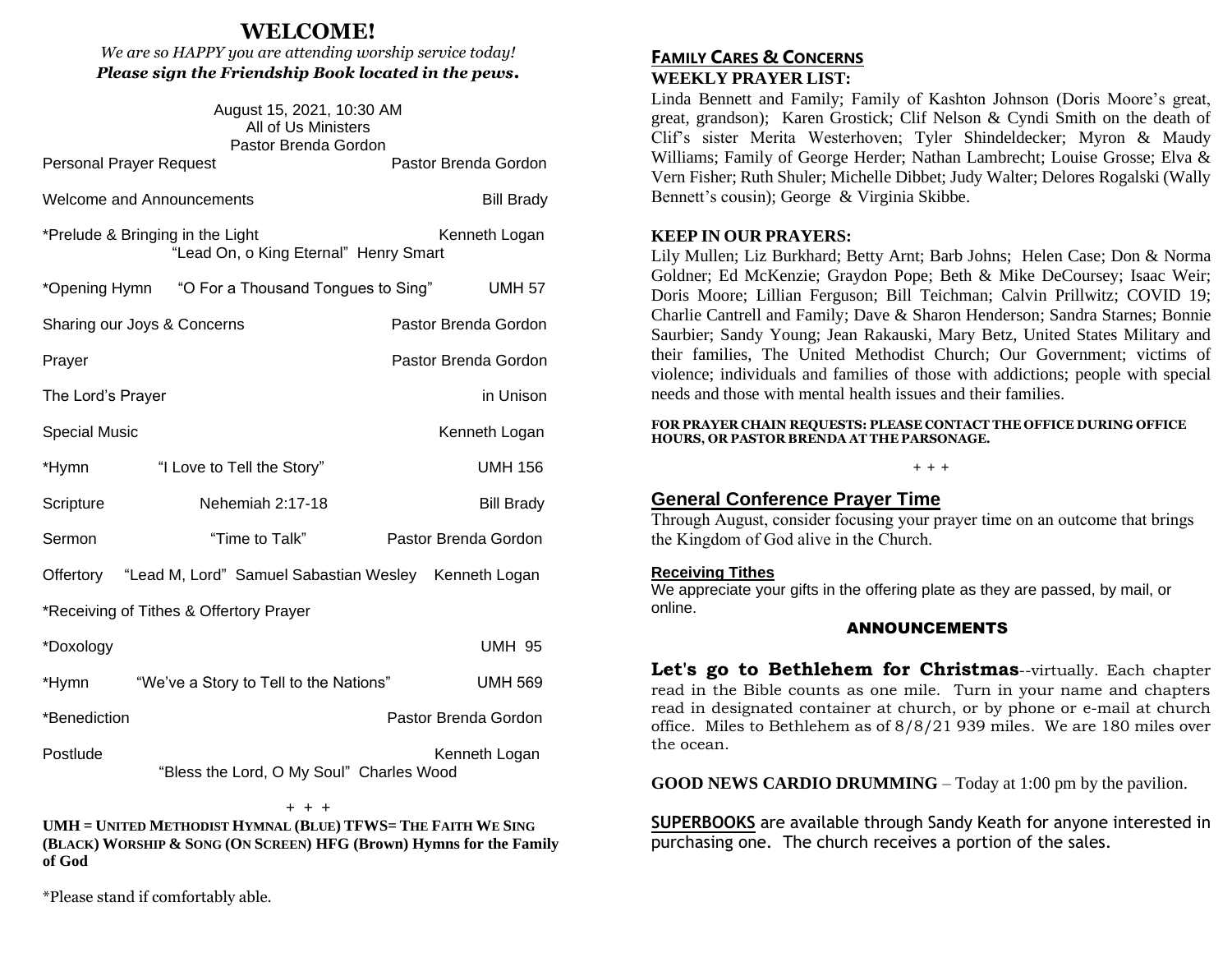# **VOLUNTEER OPPORTUNITIES** –

Worship: Liturgist, Greeter, and Special Music sign-up sheets are available on the table outside of the Sanctuary and choir room door. To assist with Ushering see Bob Wesner. To learn to operate the Video System see Amy Berget. To learn to operate the Sound System see Ray Perkins II.

Property Maintenance: Mowing, trimming church bushes, refinishing outdoor wooden train, and refinishing parsonage deck. Please sign the clipboards in the fellowship hall or call the office.

Fellowship: Coffee/Cookie Hours- sign-up sheet available to provide treats and set up & serve.

Flooring in the Fellowship Hall: The trustees have been discussing the flooring in the fellowship hall. If you have input on this subject, please talk to Pastor Brenda or Sandy Keath.

# **WEEKLY CALENDAR**

| Sun, Aug 15 <sup>th</sup>                            | $9:00$ am<br>$10:30$ am<br>$11:30$ am<br>$1:00$ pm | Open AA Meeting-Lower ED Bldg<br><b>Sunday Worship Service</b><br>Coffee Hour<br>Good News Cardio Drumming                         |
|------------------------------------------------------|----------------------------------------------------|------------------------------------------------------------------------------------------------------------------------------------|
| Mon, Aug 16 <sup>th</sup>                            | $7:00$ pm                                          | Trustee                                                                                                                            |
| Tue, Aug 17 <sup>th</sup>                            | $7:00$ pm                                          | <b>SPRC</b>                                                                                                                        |
| Wed, Aug 18 <sup>th</sup>                            | $1:00$ pm                                          | Prayer Group                                                                                                                       |
| <b>COMING REMINDERS</b><br>Sun, Aug 22 <sup>nd</sup> | $9:00$ am<br>$10:30$ am<br>$11:30$ am<br>$1:00$ pm | Open AA Meeting-Lower ED Bldg<br><b>Sunday Worship Service</b><br><b>Potluck</b><br>Good News Cardio Drumming                      |
| Tue, Aug 24 <sup>th</sup>                            | $7:00$ pm                                          | <b>Ad Council</b>                                                                                                                  |
| Wed, Aug 25 <sup>th</sup>                            | $1:00$ pm                                          | Prayer Group                                                                                                                       |
| Thu, Aug 26 <sup>th</sup>                            | $7:00$ pm                                          | Nurture                                                                                                                            |
| Fri, Aug 27 <sup>th</sup>                            | $6:30$ pm                                          | Scrapbooking                                                                                                                       |
| Sat, Aug 28 <sup>th</sup>                            | $6:00$ pm                                          | Hot Dog Roast/Ice Cream Social<br>Bring your own table service,<br>a side dish to go with hot dogs.<br>Hot dogs and ice cream plus |

toppings to be furnished.

# **FUNDRAISER FOR THE BUILDING FUND** August 1-October 31

The top-priority project involves, gutters for the church building and a roof on the sanctuary, which will cost several thousand dollars.

So, let's start a 'PENNY WAR"! Here is how it works. 1) each team is selected by the color bulletin you have today. (Couples can choose which color they've received; they want to be on.) 2) Each team has a jar with corresponding color for collecting money. Checks made out to the church with "Building Funds" on the memo line, will be counted towards your team's money total but no points added or subtracted. Points are as follows:

Nickels= -5 points  $Dimes = -10$  points Ouarters= -25 points  $\frac{1}{2}$  dollar coins= -50 points  $Dollar coins = -100 points$ 

The idea is to put pennies and paper money in your own team's jar and put silver coins in another team's jar to reduce their points. Enjoy! And thank you for helping our trustees maintain our building and grounds.

# **IRRARY** EVENTS

Tue, Aug  $24<sup>th</sup>$  6:30-7:30 pm Music in the Park, Sodus Twp Park Pavilion. Lake Effect Jazz Band. Bring a blanket or chairs.

Wed, Aug  $25<sup>th</sup>$  10:30 am Story time @ Sodus Twp Library Ages 2-5 and their caregivers. Siblings welcome.

### KEYS TO THE CHURCH

If you have keys to the church, please contact Mollie to verify keys in your possession. Call the office during business hours or see her on Sunday.

August 16 – August 21 Berrien County Youth Fair Week Celebrates 75<sup>th</sup> Anniversary.